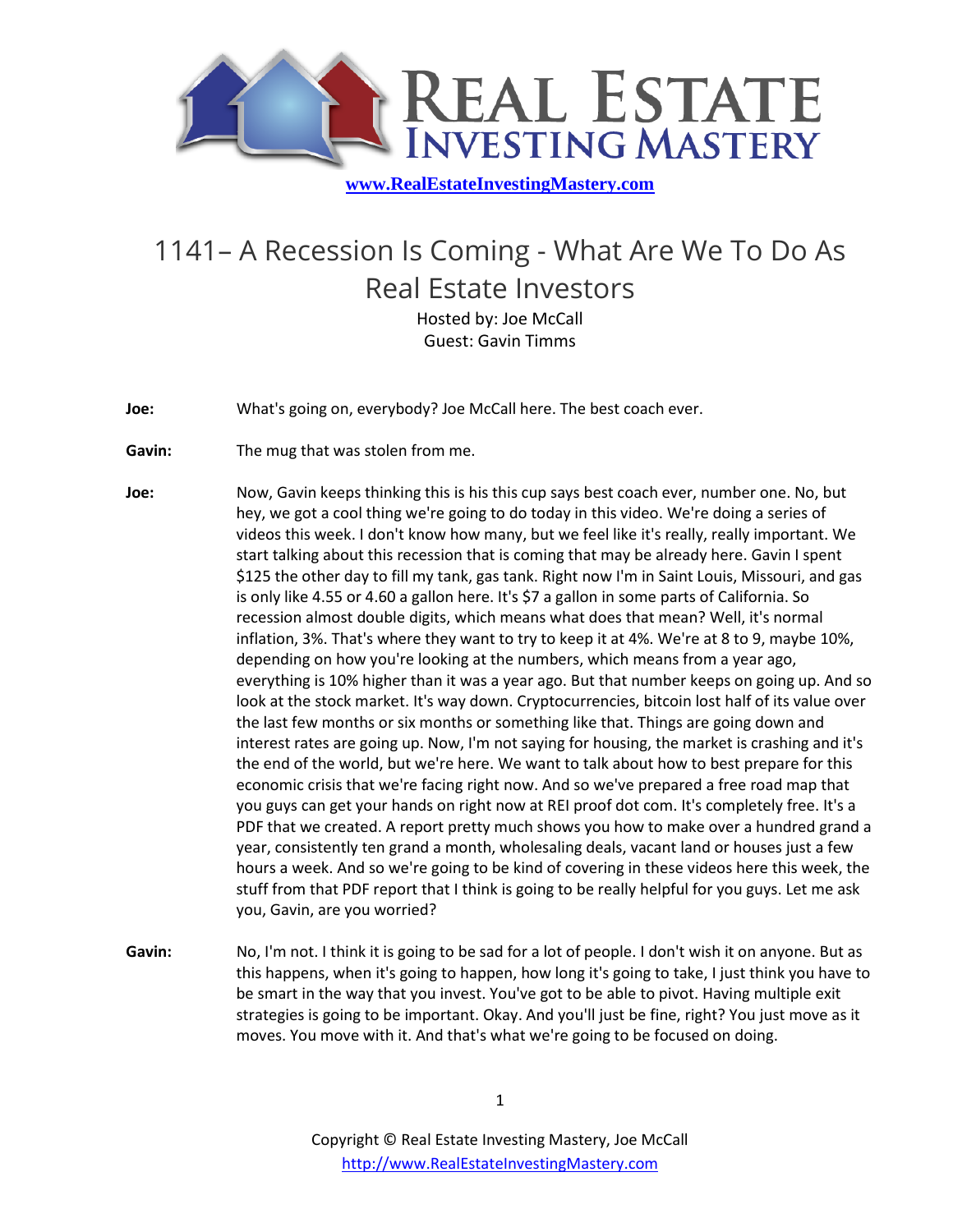

**Joe:** Yeah. Yeah. So when we the last video we did earlier today, as we're recording this now, you might see it somewhere else, but like go to our YouTube channel or go to our podcast, Real Estate Investing Mastery Podcast or our YouTube channel and watch the previous video we did because we talked more deeply about like what to kind of do in the real estate world. Like always make sure you have multiple exits, make sure you're investing for cash flow, make sure you have if you can't wholesale it, then don't buy it. So like when the real estate mindset of things like this is what you need to be focused on. On two days video is going to be a little bit more general in terms of like what the mindset that we need to have. For example, wealth does not disappear, it just transfers. So we've got a mind map here. And again, this is part of this free PDF road map that we created called our it's a real estate investors guide to be recession proof. Doesn't matter what the economy is doing. I'm ready for it. Gavin's ready for it. Our students and clients are ready for it. I had a friend I was playing cards with the other day. He just finished rehabbing his house, put it on the market this weekend, which was just a couple of days ago. Right. And I already got that 20 something scheduled showings, sold it for 50 grand above asking price. This is in the Saint Louis area. So there is still a strong demand for housing when it comes to the rest of stuff. Well, you know what? We're going to be prepared for, but we're not going to worry. We're not going to worry about it. There's some really important things to understand, too, because the housing market probably will soft. I don't think it's going to crash, but it can't keep on going this way forever. The good thing that we have going for us is real estate investors is the demand is still really strong. We're going to start to see more motivated sellers. This is the big point I want you guys to understand. Right. There's there's still strong demand for housing. You're going to see more sellers getting motivated to want to sell their house quickly because they're going to start losing their jobs. They're going to start losing their house to foreclosure. One of our clients here in Saint Louis is averaging over 100 grand a month in wholesaling right now. We're talking to him with him and his significant other at a mastermind we just had here in Saint Louis. Gavin, what was he saying about the 30, 60, 90 day lates?

**Gavin:** Yeah. I mean, he's still using them. Yeah. You know, and they're performing, right.

**Joe:** Well and the list is doubled.

**Gavin:** Yes. Oh yes. Sorry. Yeah, you've just froze there for a minute now. You good? Yeah. The list has doubled over that period of time. There's more people on that list as well. And the good thing is, he just follows the map that we gave him. Right. And that was what was refreshing for us to hear as well. He's like, I just do what you say and then execute. And that's what it's about. If we can have you know, we had a coaching call this morning. It's all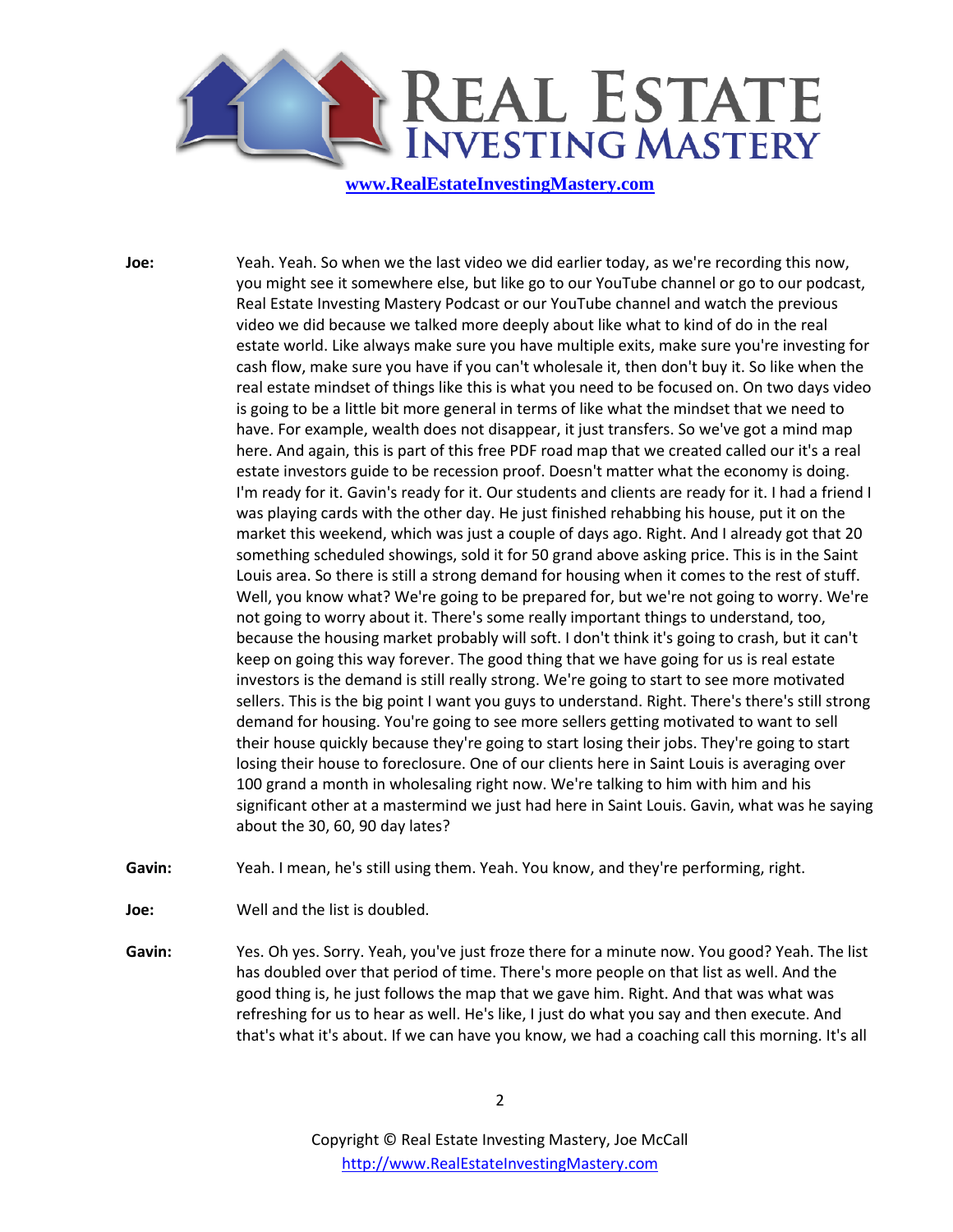

about hitting numbers. If you hit your numbers, you will make money in this business. If you just follow what works and you stay active and relevant and you listen and watch what's happening. I mean, we sold three, closed three last week. And in Alabama, we have another one closing this week. So we're still very active. They were all at discounted prices. One, the biggest one was 27,000. And that's in Birmingham, Alabama, closed down last week. So the there you've just got to get among it to find it. And while the buyers are still buying and they're still paying. That's what you go off. And as they adapt and change, we adapt and change and we go lower.

- **Joe:** We are closing on three vacant land deals right now, two of them in California, one in Oklahoma. We've got a few more deals we're working on in North Carolina. So the market is still we're still selling stuff and we're selling stuff on our vacant land deals where average profits are about eight grand. Now, it's not as big as the House deal, but like it's about as virtual and automated as you can get. So we're still doing deals today. Our clients are still doing deals today. So we're going to share with you this mind map that we have here. Let me hide this banner again. You can get this mind map as part of the PDF. If you go to area approved ecom, it's like let me write it right here rti proof dot com. And I say it's free. I think I did you. All right. So what we want to talk about in this podcast is kind of the big picture of things you're out with every crisis. Try to zoom in a little bit, Gavin, I think.
- **Gavin:** Yeah, that's good. All right.
- **Joe:** Let me do one more. Even still, with every crisis comes an equal amount of opportunity. That's an interesting thing to think about because it all depends on how you react to it. This is the time not to bury your head in the sand. This is a time to keep your eyes open and understand that this stuff that's going on and there's going to be a lot of people losing their jobs. I mean, Tesla already announced and this is a strong economy. Everybody's got these help wanted signs up. Tesla has just announced they're laying off 10% of their workforce. We're going to start seeing more layoffs. We're going to start seeing student loans are are going to start being required to be making payments on you know, we're going to see more people with outgoing, their expenses going up, cost of living going up, obviously because of inflation, because of the stuff. It's a struggle right now with small businesses. I was just looking at Carvana, carvana, whatever. They're laying off a bunch of people. You'd think that all the I thought the used cars car market was white hot. Well, there's a big, big problem right now with the whole supply chain stuff. And so even these these companies that we thought were successful are starting to lay people off. But this, too, shall pass. It's just a matter of when. And there's two very important rules that we need to look at when we are in a, you know, an economic crisis or a recession. Number one time is your friend. And number two, emotion is your enemy. So these are real important things you need to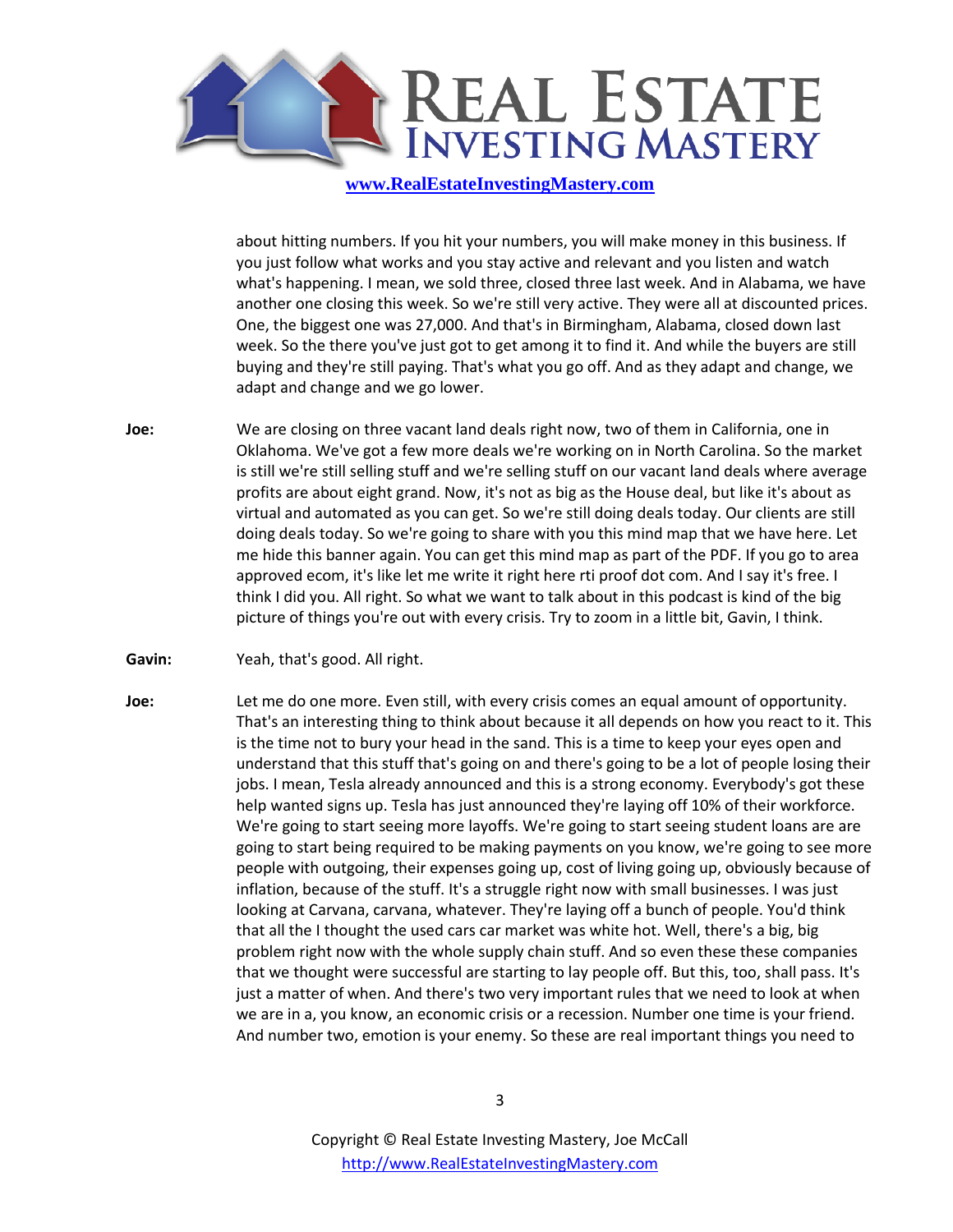

write down and pay attention to. Time is your friend. What does that mean? Well, time is everything when it comes to being prepared for a crisis. Okay? No one knows how long this recession will last. Maybe it'll blow over in a couple of months. Maybe it won't. Might just be a slight blip. Or maybe it's something more major. One thing we know, this is a fact. We just don't know how it'll all play out. So you need to detach yourselves from your own bias. Just don't know the future. You need to be prepared for both the best and the worst case scenarios. And as the saying goes, you need to hope for the best and prepare for the worst. And it's easy to get intimidated and overwhelmed with all the hype that you hear going on in the news. But we needed to catch our breath because everybody has an opinion, but we need to detach ourselves from our own opinions. We don't know the future, but we just need to be prepared for it. The more time you give yourself in your business, the more likely you're going to be prepared and that you can recover. So the more time you can give yourself in your business, the more likely you're going to be prepared. Be prepared. More time gives you the ability to make better, more strategic decisions, more time to make better adjustments and move. And that's the great thing I love about real estate. Gavin With our businesses now because we network, because we work closely with people that are doing deals or we're doing deals or our clients are doing deals. We also belong to other coaching programs ourselves and we belong to masterminds ourselves. And we are constantly talking to people about what's going on in your market. So with real estate, because it moves slow, we have time to adjust. That's why I'm not freaking out.

- **Gavin:** Yeah, absolutely. You know, we spoke this morning about, you know, 6 to 12 months to get sellers on board, right. Where they're not going to see that they're going to be holding out for them prices. But as the market starts to go and everything goes open, people can't afford the payments anymore, then that's how that's obviously going to take time for the sellers to get in. And that's where potential crave finance deals are going to come in when you can give them more money over a period of time, things like that. So yeah, exactly right.
- **Joe:** Very good. So time is your friend and emotion is your enemy. Fear is going to cripple your business. Fear always drives short term. Decisions. Short term decisions driven by fear cause long term problems. And during times of fear and panic, people become irrational. People follow their emotions rather than logic. So we just need to be not emotional, not freaking out, but understanding that emotion is going to be we're not going to be led by our decisions or our decisions are not going to be led by our emotions. Right now, what does that mean? Is time to look for opportunities. So kind of this is interesting. What happens is kind of a law of nature, kind of like a wildfire crisis, burns down the week and allows new life to grow. All that new space that's going to be kind of wiped out in any kind of recession creates an opportunity for new businesses and new ideas to flourish. Isn't that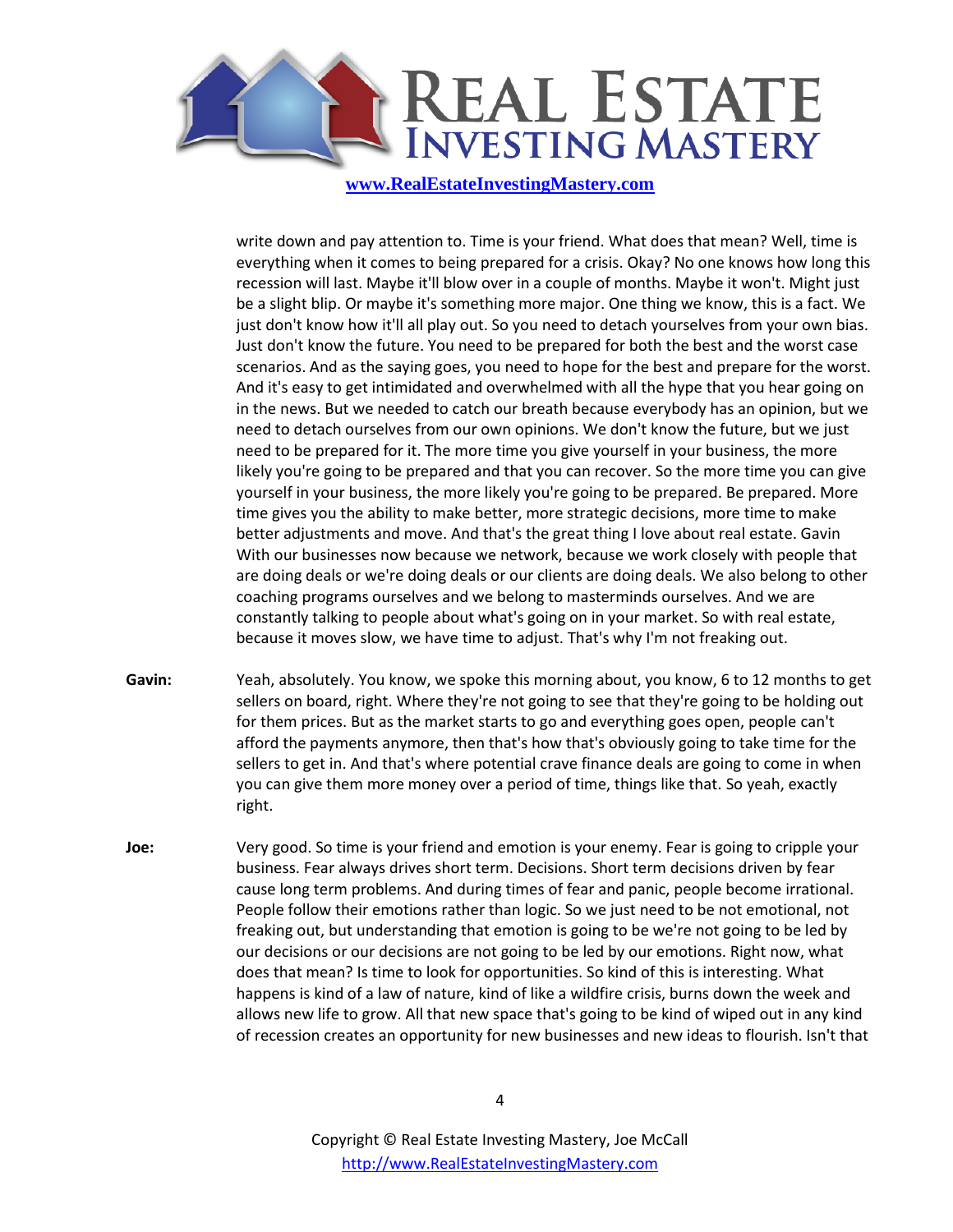

cool? I love that analogy. Yes, these get burned down to the ground. That's not the end of the world. That's actually maybe kind of a good thing. I mean, not in terms of like people losing their businesses and the life and livelihood and things like that. But like the market has to go through cycles. It can't be roaring strong forever. So there's tons of big businesses that have started in big recessions. And these are all companies that started after the crash and during the crash in 2008 after those few years. Airbnb, Uber, WhatsApp, Pinterest, Slack and Stripe. I think you've all heard of them. I use a lot of those tools all the time. So there is a there's going to be a lot of opportunity and your mind will find whatever you focus on. It's important to understand. Let me see if I can open this here. If you focus on fear, you're going to find it. If you focus on opportunity, you're going to find that as well. So let's make sure we're focusing on the right things. Now. We can use this time with this recession that's coming on us to find empathy for our customers, our sellers, our buyers, our investors, our clients. We're not trying to take advantage of them. Right. We need to look at in our real estate investing businesses, how can we serve our customers and our clients better? We don't want to pretend to ignore the problem with our customers hopes it goes away. We need to look at what can we do to make our clients, our private investors, our buyers or sellers? What can we do to make their lives a little easier? And when we go out and we're trying to help our clients and customers, we will make more money so that every crisis comes an equal amount of opportunity. So there's a few principles here that we want to talk about when it comes to being in a recession. Number one, invest don't save. It's important to have a long term investors mindset in this thing. And you know what Warren Buffett says, be fearful when others are greedy. Be greedy when others are fearful. So never, ever, ever stop your marketing. We are not in the real estate investing business. We are in the marketing business, especially when it comes to recession. This is the last time you want to take your pedal off of your marketing. You always need to be marking. Your competitors have stopped or they're going to stop. But you are not so critical and important. And when you study great depressions and recessions of the past, this is something that really kind of struck me and I'm not sure this is going to be able to open up now. So let me do a news screen share here, because I want to I want to be able to share this with you guys. Share screen window. I was at the Rockefeller Center. You see that? Okay. Gavin and the Rockefeller Center in New York, right across the sidewalk or the area where that famous ice skating rink is. And there's a little museum there for Rockefeller. And this was there there were some pictures there. And this picture of a guy selling his car, \$100 will buy his car, must have cash, lost all on the stock market. Really kind of had a big emotional impact on me because I was that guy back in 2000, nine, ten and 11, nine and ten kind of where before that. But like I lost my house to foreclosure and short sale. I would have sold my car for 100 bucks if I could have. Right. Because like so something really struck me when I saw this picture of this guy. But then I read the text below this image and this is what got me excited. Again, I'm going to try to zoom in a little bit. In the aftermath of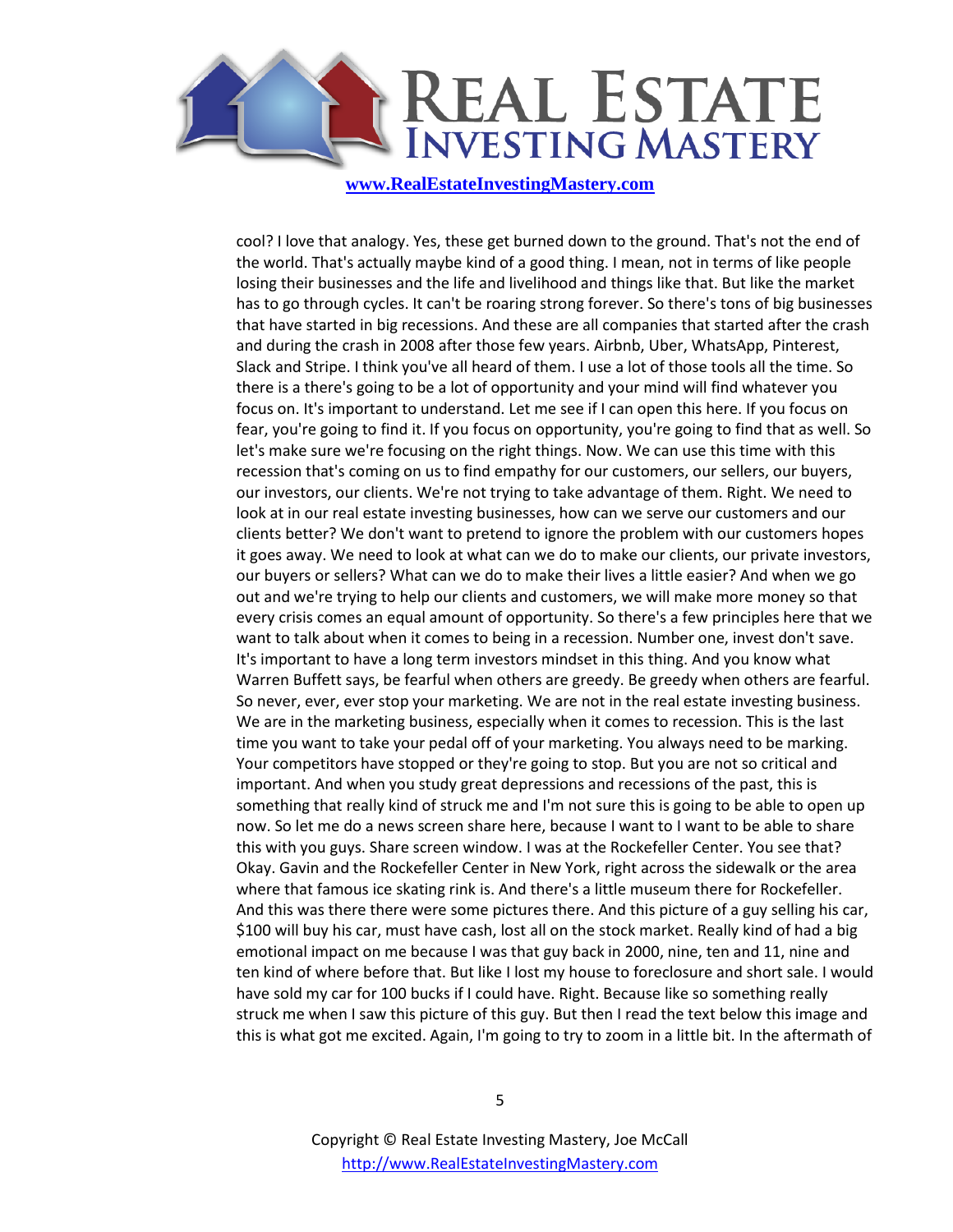

the stock market crash of 1921 1929, a man tries to sell his car after losing everything. The crash marked the beginning of a long economic downturn known as the Great Depression. So on Black Tuesday, October 29th, 1921, the stock market crashed boom turned dramatically to bust, triggering the Great Depression, the worst economic collapse in the history of the modern industrial world. Now, we're not saying that's going to happen again. I really, really doubt it. But listen to this. Those New York was hit especially hard with three quarters of a million people out of work. I don't know what percentage of the population that was at the time in New York, but three quarters of a million was a lot temporary. Shantytowns, or Hoovervilles, as they were called, sprang up in Central Park and along the East River Rockefeller. However, this is what got me excited. Created over 75,000 jobs, helped keep many people afloat during these dark days. So are we going to be a producer or a consumer? Everybody gets to decide whether we're going to be a producer or a consumer. And so this guy right here, I'm going to be a producer. I'm looking at this market economy, crash, whatever recession. That's coming up. I'm not going to fall victim. I'm going to be part of the solution. I'm going to be part of the solution. The guy that helps people, that creates jobs. That's what I want to do. Now, if you study for yourself, by the way, if you get this REI, if you get this PDF report that we have, you're going to get this mind map as well. And I did some studies on the Great Depression, and there's some links in here that you really should read to understand kind of what happened. But you can also search and find things. What are the companies that did well during the recession? And I have another link here that you can go read later on industries that did well and thrive during recessions. And then finally, this. Here was a great article I found on five Great Depression success stories. And they looked at all of the companies during the Great Depression in the twenties and thirties. And what did they have in common? The companies that survived and thrive? What did they have in common? Number one, they had cash before the crash. They had little to no debt. So I'm not saying debt's bad, but I'm just saying be careful. You do not want to be overleveraged in a down economy. You want to have access to cash. You want to be very careful, especially with your rental properties, your Airbnbs, your rehabs. You want to make sure you're not taking on a ton of debt for these deals. You want to have cash to buy assets. Why? Because you can get them at huge discounts. You're going to find a lot more opportunities in real estate. And this is why I'm excited you're going to start finding it's going to be a lot easier to find deals and huge discounts in the months and years ahead.

**Gavin:** Yeah.

**Joe:** You can spin and sell assets for more cash in the assets that you currently have. These companies that succeeded during the Great Depression, they lowered their prices and they increased excuse me? They increased their marketing. They diversified. They got creative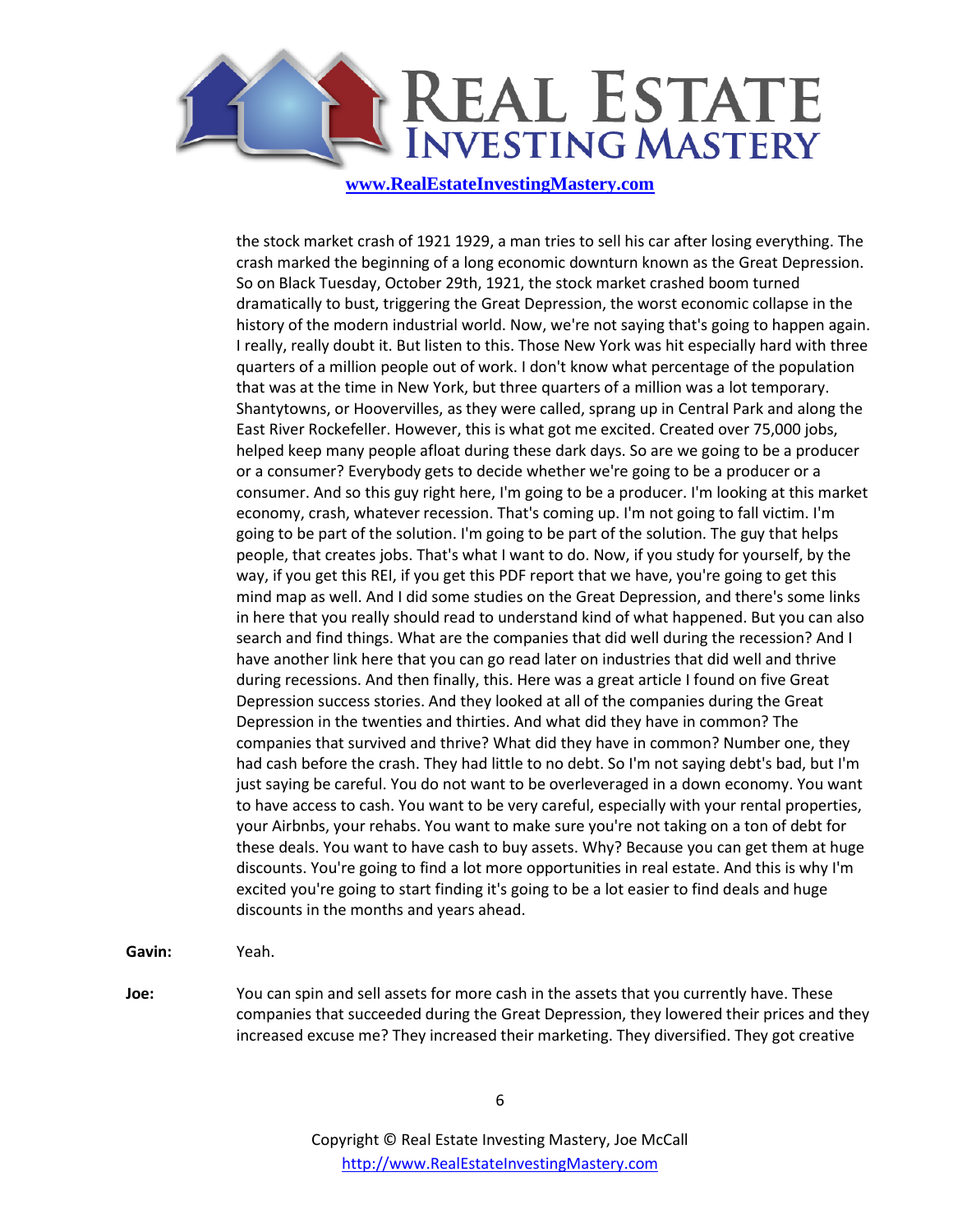

with marketing and incentives. And they never forgot the small guy. So these are some important principles that I think are important to understand in this economy going forward. Okay. Now, another principle after we talk about investing, don't save, don't hoard, but invest. We need to think bigger. We need to think in terms of growing, not shrinking. All right. Be careful with social media and the news, everybody. I can't say what I want to say, but, like, everybody's got something, right? And what do they all have in common? Everybody has one, and it all stinks. I mean, that's all I'm going to say about that. Okay. You know, what I'm trying to say is Gavin gets it. Everybody's got an opinion. But you got to be careful. And you are what you consume, what you focus on will grow. I mean, Gavin, what are some things that investors should be focusing on in this kind of a recession right now?

- **Gavin:** Yeah, I think, you know, for us, we always focus on what the buyers, where the buying and what do they want. And then focus is in the wholesale aspect to deliver that and and find deals because they're the ones that are buying now, the ones that are doubling down. So we use that. We then double down on marketing them areas with then creative finance options as back up because we're trying to create bring solutions to the table. Right. So if a cash deal is not going to solve that problem. Then what is one option? Do I have the is going to solve the problem? So having backup options and offers is going to be the key as well.
- **Joe:** So focus on what your buyers want, follow the demand. We're going to talk a lot about this in these video series. Right. So your your income only grow to the extent that you grow. And how can you grow during times of uncertainty, invest in your education, keep on reading books, get your online courses, start going through the online courses that you already bought. Listen to podcast. Listen to videos from people that have a positive outlook, not from the whiners and the complainers and the people that are just panicking. Turn the news off, for God's sake. Like just turned Fox News CNN. I don't care what it is. What side of the political aisle you're on, liberal or or conservative or an independent, libertarian, whatever. Turn the news off. It's a cancer in our society, so frustrates me. Okay. Invest in your brain. The best real estate you can ever invest in is the four inches in between your ears. That's how you're going to grow in this recession. What are you going to say?
- **Gavin:** You know, exactly right. I mean, it's funny because people say, have you seen this and that on the news? And I don't watch the news now. You know what? We're in a storm earlier and I was I actually it's not a bad still I'm not paying attention to what's happening they just because of the negativity or are we have enough going on as it is without adding to it?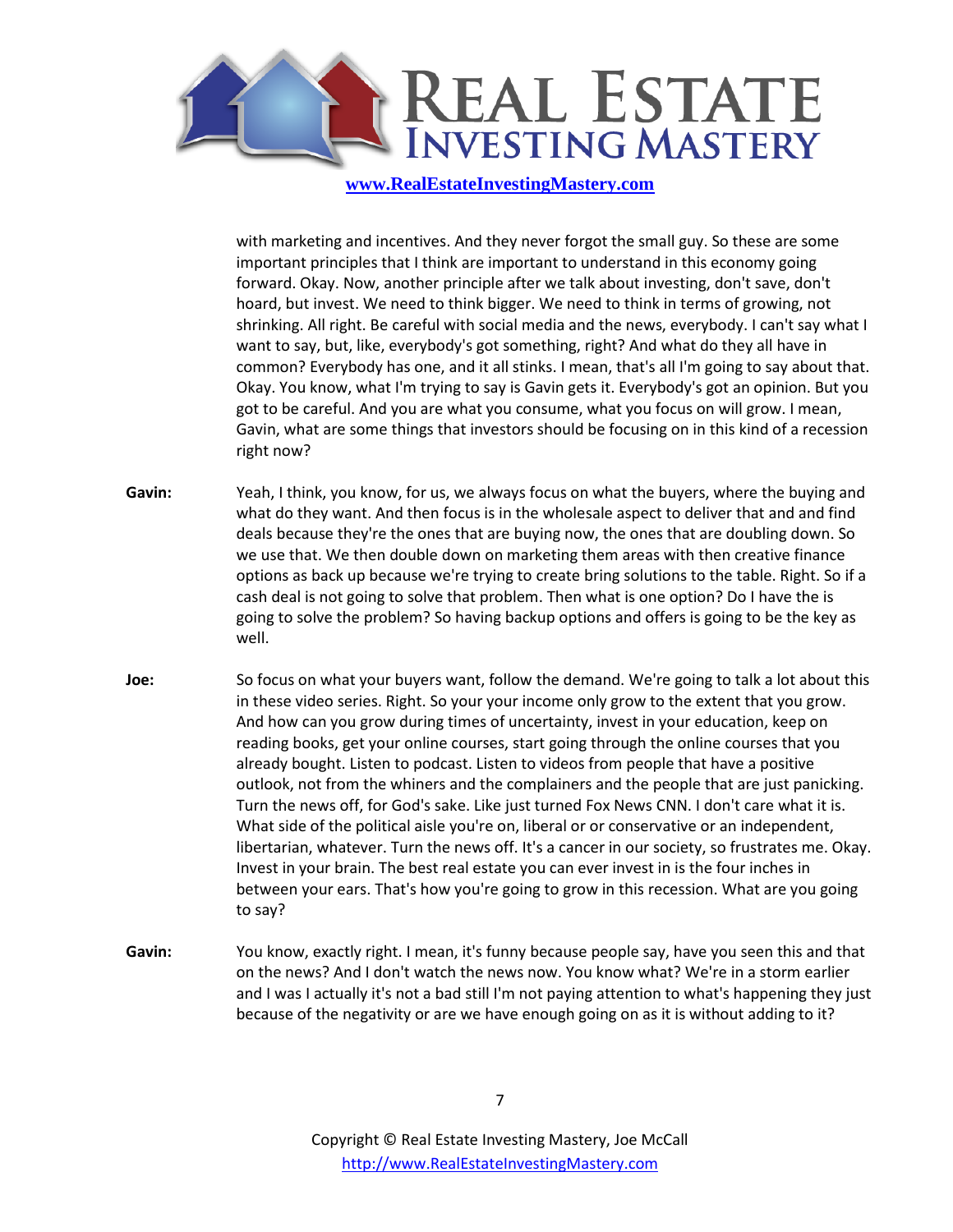

Because unfortunately, bad news is what sells right and exercise. You got to see any happy stories on the news that don't exist.

**Joe:** You know, they say if it bleeds, it leads, which that's what the news wants. That's all they want to talk about. They want to talk about the bad stuff. They want to talk about the negativity. So stop binge watching Netflix or Disney Plus or Paramount or Peacock or whatever they are now. Hulu, Amazon Prime videos don't binge watch that stuff. Take a walk at some fresh air. Start thinking. Thinking for yourself. Okay, so we're all talking about your growing, no shrinking. Invest, don't save. Grow don't shrink, hoard positivity. Remember when we were hoarding toilet paper a couple of years ago when the pandemic kind of first hit with Kroger and all that? It's all about perspective, guys. Our grandparents were called to go to war and pick up guns to defend our liberty liberties. We were fighting over toilet paper. We were worried about washing our hands. We're worried about masks. All this stuff is temporary. This recession is temporary. We know our grandparents were like they had Liberty Gardens or Freedom Gardens. I remember your parents probably have some grandparents, probably have some pretty crazy stories. During World War Two, right. Of like growing like being bombed. Obviously, we weren't. That wasn't happening to us in the U.S. knew your parents in England, grandparents? I mean, like so this is temporary. We need to be grateful. Focus on the positive side of things. You can't win the outer game if you're losing the game. All right. You need to eat good food. Stop eating junk food. Exercise. The other day, I saw a guy. He was getting a bunch of food in his golf shopping cart or whatever. And he had a whole cart full of Red Bulls. What on earth is that going to do for you? That's of any good obesity. Bad health will kill us way more than any kind of flu, corona virus or any kind of whatever's going out there. Double down in your health and your diet, boost your immune system, get some sleep, stop reading news before you go to bed, drink more water. All right, so think about your health. We've got to win that outer game. And then the other thing your real quick is gratitude. Stop complaining, resentful. If things are hitting hard gas, inflation of eggs cost more than they used to. How you ask yourself things like, how can I grow from this? Instead of, why is this happening to us? Why is this happening? What can I learn from this? Where are the new opportunities? And this is what I'm going to be talking to a lot about in this in this PDF book that you can get for free at REI proof dot com because wealth doesn't disappear, it only transfers. Right. What does that mean? Well, maybe there is a you know, in this part of town, there were a lot of deals that were wholesaling or that were selling. But as the market shifts, that money just doesn't disappear. That money moves to something else. Maybe it's to more affordable housing in lower priced, more middle income, medium priced areas, maybe areas of Las Vegas. I mean, I just saw this the other day, too, Gavin. One of the biggest reasons why hedge funds were so heavy into buying properties and still are is because rents have been going up. Well, guess what? In the last month we're starting to see rents stop growing. And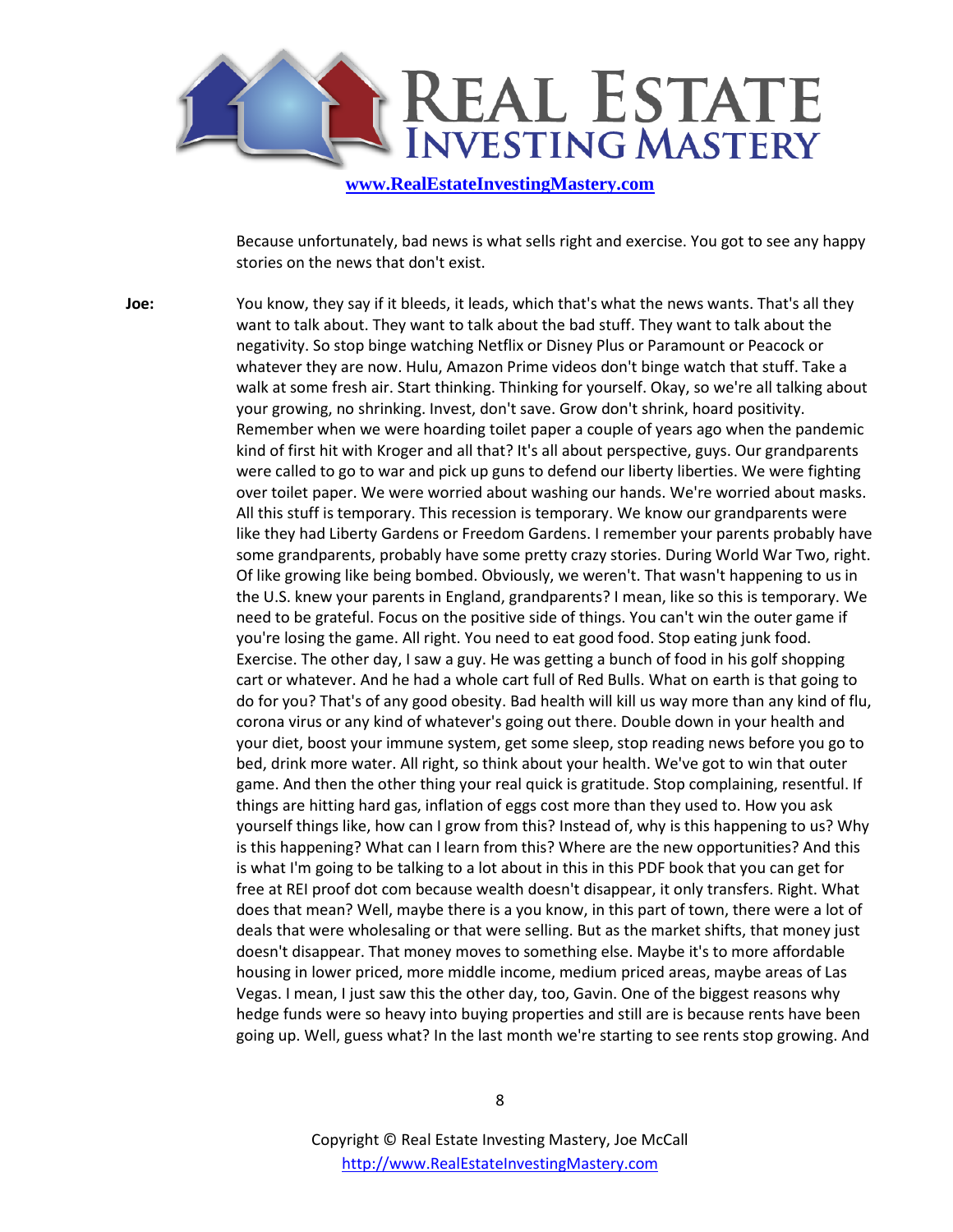

some of the biggest hedge fund markets, Las Vegas, Jacksonville, Atlanta and one or two other markets that I read. Okay. So rents are still growing, but we're starting to see for the first time in a long time rent growth stalling in some of these markets. So, all right. That doesn't mean like maybe I'm not saying Las Vegas is a bad market, but like maybe there's some other markets that we need to look at. Maybe there's new opportunities. So always keep your eyes open. And how do you find those new opportunities? By listening to videos like this. By by hanging out with other people, doing deals and masterminds and networking and things like that.

- **Gavin:** Yeah, absolutely.
- **Joe:** I did a little bit about this being a producer, not a consumer. Your circle of friends, your circle of influence need to be needs to be positive and encouraging. Got to be careful. Social media, if you have kids, teach them this, for heaven's sake, right? You are required to step up and lead. People need leaders now more than ever. It's time to show up and serve. You have a responsibility to your business, your teams, your customers. Now's the time to create a safe place to communicate with your audience. If you have them, your customers show up, support, let them know you're here, and help them in any way that you can. So we need to be producers, not consumers. We need to be part of the solution, not part of the problem, which means we need to learn to identify problems and solve them. There's so much here. I got such good stuff. Maybe we need to break this up into a second video. Or should we keep on going, Gavin? I mean.
- Gavin: We can do a part two, I guess.
- **Joe:** Let's do a part two. Okay we're going to be talking about how to identify problems and solve them, how to prepare, not panic, and what to do if you're personally on the ropes right now, the some of you guys are some of you are on the ropes. You don't know where you're going to get your next dollar to buy food, get gas or whatnot. Maybe you've gotten a pink slip in the last like, you know, this is something I thought a lot about Gavin when I had my job. Everybody said, man, don't quit your job because that's too risky. I looked at it like, You know what? If I keep my job, that's too risky.
- **Gavin:** It's costing you too much. I mean, we just had a conversation with someone in our mastermind group in Saint Louis, and he's doing, like, a ton of money in houses, and he's still doing truck driving. 60 grand. And what are you doing? Oh, well, what if and from. But I was like no all the time that you could be put into this. Now's the time you've even proven it. Could you do an outside of your job? All that's doing is holding you back. Like 60,000 is not enough money to be working 60 hours a week. It's just holding you back. You know,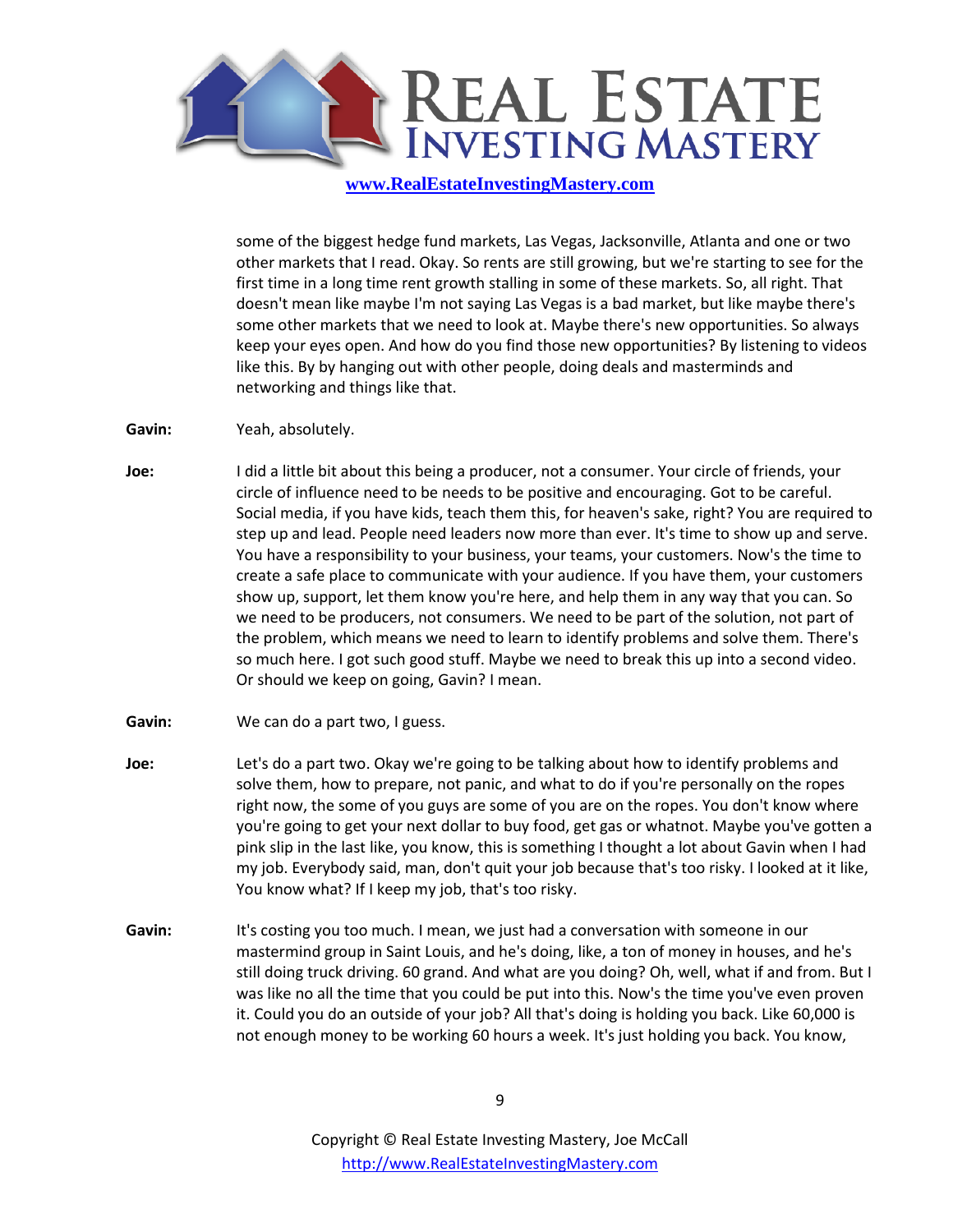

you're looking at 60 deals or less to make that in the year. And if you put the same effort as 60 hours in, how can you not make more? There's just no way if you hit the numbers. There's just no way when people are doing 100 grand a month or having \$100,000 plus months, and you say, can I make 60 grand a year doing this thousand percent this, not even like it's not even a rest. We have to believe in it yourself, right? You can't listen to me because you've got to put the effort in and do it. But if you your numbers, you'll make your your tax.

- **Joe:** Yeah. You know I want to change this slide there roadmap 200 K. So if this works well, there he goes. That better, Gavin? There's nowhere to go. You're free recession proof road map to 100 K Get it for free at REI proof dot com, REI proof dot com let me show you I actually printed it out here it is and we talk a lot about in this PDF the things that we've just been talking about obviously right. What we talk about when the real estate market, especially the things that you need to be focusing on, where the opportunity is, where it's going to be, and then we talk about how to do more deals. Where is that? She's moving to the three important things you need to be focusing on right now, making multiple offers. Make sure you know where your buyers are, what they want, and follow up. We talk about how to make multiple offers, how to find the buyers. Yeah, this is going to be such killer stuff. And this pdf gives a bunch of images and graphs and examples and spreadsheets you can get it all. Plus that mind map we just showed you for free at REI proof dot com so go to REI proof dot com to get it tomorrow we're going to be talking about on the next video we're going to be talking about how to identify the problems and solve them, how to prepare, not panic, what to do if you're personally around the ropes right now, we're going to be talking about the opportunities in real estate and mainly talking about the important things you've got to be focusing on in this market to succeed. Go. All right.
- **Gavin:** And look, here's what Mark just said. Okay? I highly recommend you guys. You did did the course five years ago, 48 properties in Holder, which is, of course, a good job.
- **Joe:** Mark, it's good to hear from you, Mark. It's been a while. It has. We got a lot of good comments here, guys. I mean, one of the things we tell you we want to try to tell you is like, hey, if you've got something. Hey, Greg, what's going on? Greg Well, Greg told me I did a book called Recession. No, no, it was called Secrets. And he told me this is the Timothy Ferriss tools and tightens for real estate investors. I love that Greg just walked from a deal today because of the market changing. And I think Greg is in the San Diego area of.
- **Gavin:** San Diego now. He does virtual in New York.